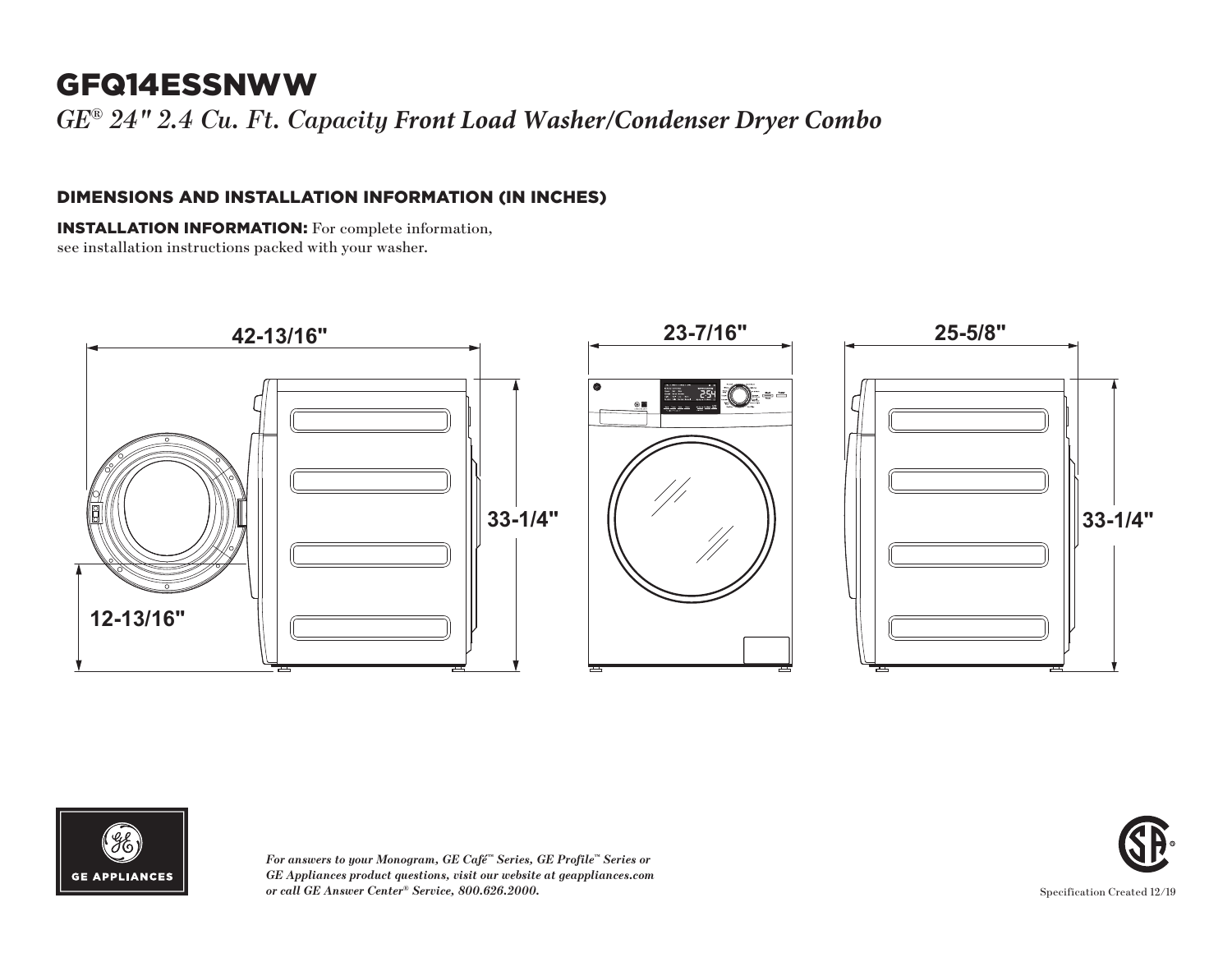# GFQ14ESSNWW

*GE® 24" 2.4 Cu. Ft. Capacity Front Load Washer/Condenser Dryer Combo*

## SPECIAL INSTALLATION REQUIREMENTS

#### ADA COMPLIANCE:

- 4" ADA riser and drip pan for 24" frontload model: GAF140SSNWW

#### MINIMUM INSTALLATION CLEARANCES:

- When installed in alcove: Sides/Rear = 0" and Top = 1"
- When installed in closet: Sides/Rear = 0" and Top/Front = 1"
- Consideration must be given to provide adequate clearance for installation and service.
- Closet doors must be louvered or otherwise ventilated and have at least 60 square inches (387.1 cm2) of open area. If the closet contains a second laundry unit, doors must contain a minimum of 120 square inches (774.2 cm2) of open area.

### BATHROOM OR BEDROOM INSTALLATION:

- The dryer MUST be exhausted to the outdoors with the exception of the condensing dryer.
- The installation must conform with the local codes, or in the absence of local codes, with the National Electric Code and National Fuel Gas Code, ANSI Z223 for gas dryers.

### MINIMUM CLEARANCE OTHER THAN ALCOVE OR CLOSET INSTALLATIONS:

- Minimum clearances to combustible surfaces 0" both sides, 3" rear.

#### FOR MORE INFORMATION ON VENTING KITS AND ACCESSORIES, PLEASE CALL 1-800-GE-CARES.